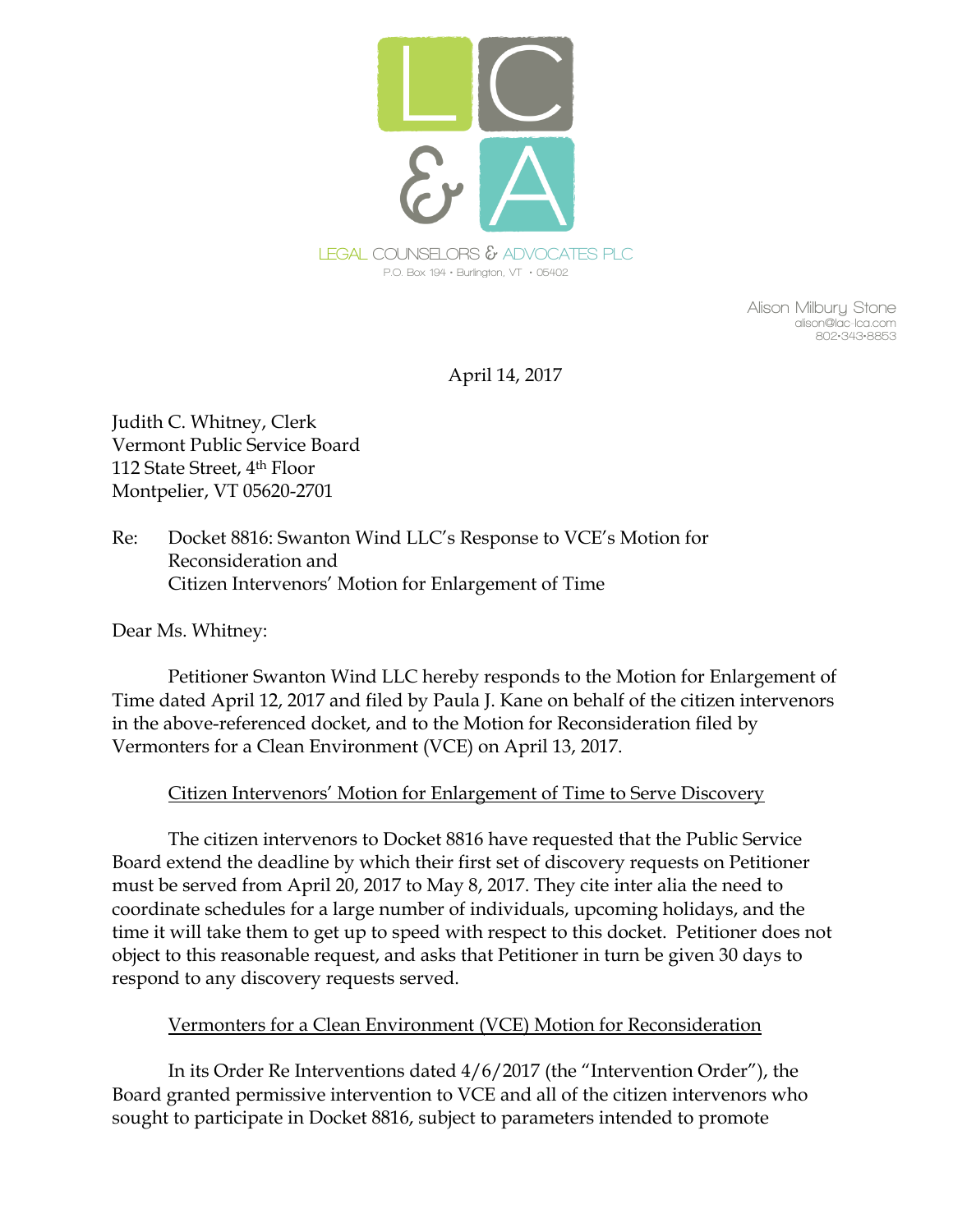efficiency and, presumably, to reduce duplicative representation of interests. One of those was the following: "to the extent we grant intervention to any of the citizen intervenors in this order and those individuals are also members of VCE, then they may not participate individually on any issues for which VCE has been granted intervention, but instead must have their interests on those issues represented by VCE." Intervention Order at 7.

On April 13, 2017, Vermonters for a Clean Environment (VCE) filed a motion for reconsideration (the "VCE Motion"), requesting that the Board "rescind the requirement for VCE to 'represent' VCE members who are pro se parties with individualized or particularized interests in this docket." VCE indicates that it supports the citizen intervenors' request for enlargement of time for serving first round discovery questions on Respondent, but asks that the Board extend the deadline until two weeks after the Board responds to the VCE Motion. VCE argues that VCE is a 501(c)(3) organization which, under federal law, "cannot be operated for the benefit of private interests and therefore cannot represent the private and particularized interests of individual members"; that complying will require VCE to identify specific VCE members, in violation of the right to freedom of association under the 14th Amendment; and that VCE's representative is not an attorney and therefore cannot "represent" individuals before the Board. VCE assures the Board that it will "make every effort" to comply with the spirit of the Intervention Order and will work with other parties. VCE Motion at 5.

Without conceding that VCE has articulated a valid basis for its Motion for Reconsideration,<sup>1</sup> Swanton Wind does not object if the Board sees fit to grant VCE's motion and allow citizen intervenors who are VCE members to participate individually (or where applicable under the Intervention Order, in coordination with other citizen intervenors) on any issues with respect to which they and VCE have both articulated a substantial interest.<sup>2</sup>

 $\overline{a}$ 

<sup>2</sup> The overlapping issues on which VCE and citizen intervenors (VCE members or otherwise) were granted intervention appear to be orderly development, economic benefit, aesthetics and--in the case of the Collopys only--soil erosion. As a practical matter, therefore, the potential for duplicate representation of VCE members' interests is limited to these issues.



<sup>1</sup> Moreover, VCE's arguments in support of its motion for reconsideration contradict and undermine statements VCE made in support of its motion to intervene. *See e.g.* "VCE's and its members' perspective and interests are distinct from those of the general public, the municipalities, and state agencies and VCE's members rely on the organization to represent these interests" VCE Mot. to Int. at 5.